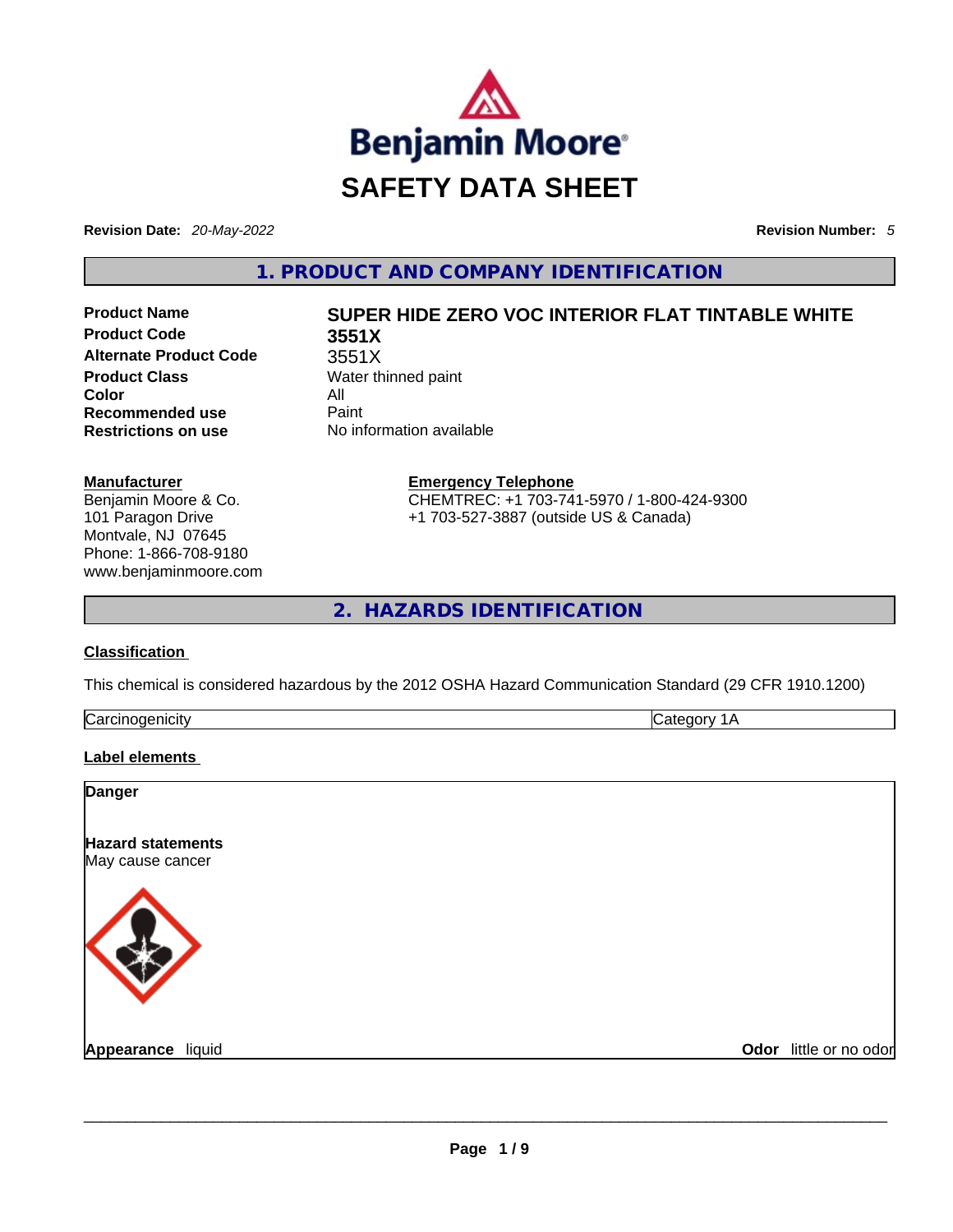#### **Precautionary Statements - Prevention**

Obtain special instructions before use Do not handle until all safety precautions have been read and understood Use personal protective equipment as required

#### **Precautionary Statements - Response**

IF exposed or concerned: Get medical advice/attention

#### **Precautionary Statements - Storage**

Store locked up

#### **Precautionary Statements - Disposal**

Dispose of contents/container to an approved waste disposal plant

#### **Hazards not otherwise classified (HNOC)**

Not applicable

#### **Other information**

No information available

 **WARNING:** This product contains isothiazolinone compounds at levels of <0.1%. These substances are biocides commonly found in most paints and a variety of personal care products as a preservative. Certain individuals may be sensitive or allergic to these substances, even at low levels.

### **3. COMPOSITION INFORMATION ON COMPONENTS**

| <b>Chemical name</b> | CAS No.    | Weight-%    |
|----------------------|------------|-------------|
| Limestone            | 1317-65-3  | $15 - 20$   |
| Titanium dioxide     | 13463-67-7 | $5 - 10$    |
| Kaolin, calcined     | 92704-41-1 | $5 - 10$    |
| Diatomaceous earth   | 61790-53-2 | $-5$        |
| Silica, crystalline  | 14808-60-7 | $0.1 - 0.5$ |

|                                                  | 4. FIRST AID MEASURES                                                                                    |
|--------------------------------------------------|----------------------------------------------------------------------------------------------------------|
| <b>General Advice</b>                            | No hazards which require special first aid measures.                                                     |
| <b>Eye Contact</b>                               | Rinse thoroughly with plenty of water for at least 15 minutes and consult a<br>physician.                |
| <b>Skin Contact</b>                              | Wash off immediately with soap and plenty of water while removing all<br>contaminated clothes and shoes. |
| <b>Inhalation</b>                                | Move to fresh air. If symptoms persist, call a physician.                                                |
| Ingestion                                        | Clean mouth with water and afterwards drink plenty of water. Consult a physician<br>if necessary.        |
| <b>Most Important</b><br><b>Symptoms/Effects</b> | None known.                                                                                              |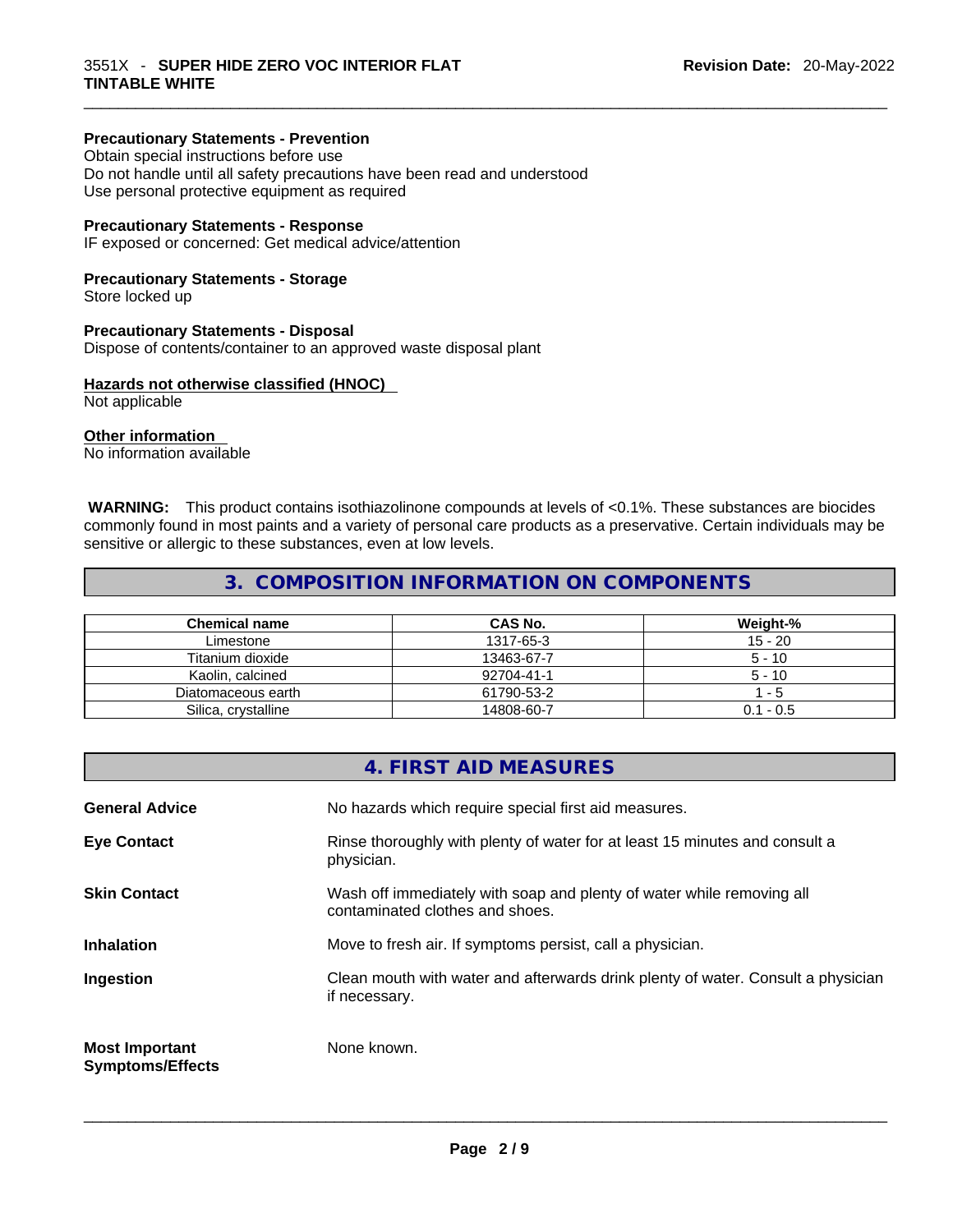| <b>Notes To Physician</b>                                                        | Treat symptomatically.                                |                                                                                                                                              |  |
|----------------------------------------------------------------------------------|-------------------------------------------------------|----------------------------------------------------------------------------------------------------------------------------------------------|--|
|                                                                                  |                                                       | 5. FIRE-FIGHTING MEASURES                                                                                                                    |  |
| <b>Suitable Extinguishing Media</b>                                              |                                                       | Use extinguishing measures that are appropriate to local<br>circumstances and the surrounding environment.                                   |  |
|                                                                                  | Protective equipment and precautions for firefighters | As in any fire, wear self-contained breathing apparatus<br>pressure-demand, MSHA/NIOSH (approved or equivalent)<br>and full protective gear. |  |
| <b>Specific Hazards Arising From The Chemical</b>                                |                                                       | Closed containers may rupture if exposed to fire or<br>extreme heat.                                                                         |  |
| <b>Sensitivity to mechanical impact</b>                                          |                                                       | No                                                                                                                                           |  |
| Sensitivity to static discharge                                                  |                                                       | No.                                                                                                                                          |  |
| <b>Flash Point Data</b><br>Flash point (°F)<br>Flash Point (°C)<br><b>Method</b> |                                                       | Not applicable<br>Not applicable<br>Not applicable                                                                                           |  |
| <b>Flammability Limits In Air</b>                                                |                                                       |                                                                                                                                              |  |
| Lower flammability limit:<br><b>Upper flammability limit:</b>                    |                                                       | Not applicable<br>Not applicable                                                                                                             |  |
| <b>NFPA</b><br>Health: 1                                                         | Flammability: 0                                       | <b>Instability: 0</b><br><b>Special: Not Applicable</b>                                                                                      |  |
| <b>NFPA Legend</b><br>0 - Not Hazardous<br>1 - Slightly                          |                                                       |                                                                                                                                              |  |

- 
- 2 Moderate
- 3 High
- 4 Severe

*The ratings assigned are only suggested ratings, the contractor/employer has ultimate responsibilities for NFPA ratings where this system is used.* 

*Additional information regarding the NFPA rating system is available from the National Fire Protection Agency (NFPA) at www.nfpa.org.* 

## **6. ACCIDENTAL RELEASE MEASURES**

| <b>Personal Precautions</b>      | Avoid contact with skin, eyes and clothing. Ensure adequate ventilation.                             |
|----------------------------------|------------------------------------------------------------------------------------------------------|
| <b>Other Information</b>         | Prevent further leakage or spillage if safe to do so.                                                |
| <b>Environmental precautions</b> | See Section 12 for additional Ecological Information.                                                |
| <b>Methods for Cleaning Up</b>   | Soak up with inert absorbent material. Sweep up and shovel into suitable<br>containers for disposal. |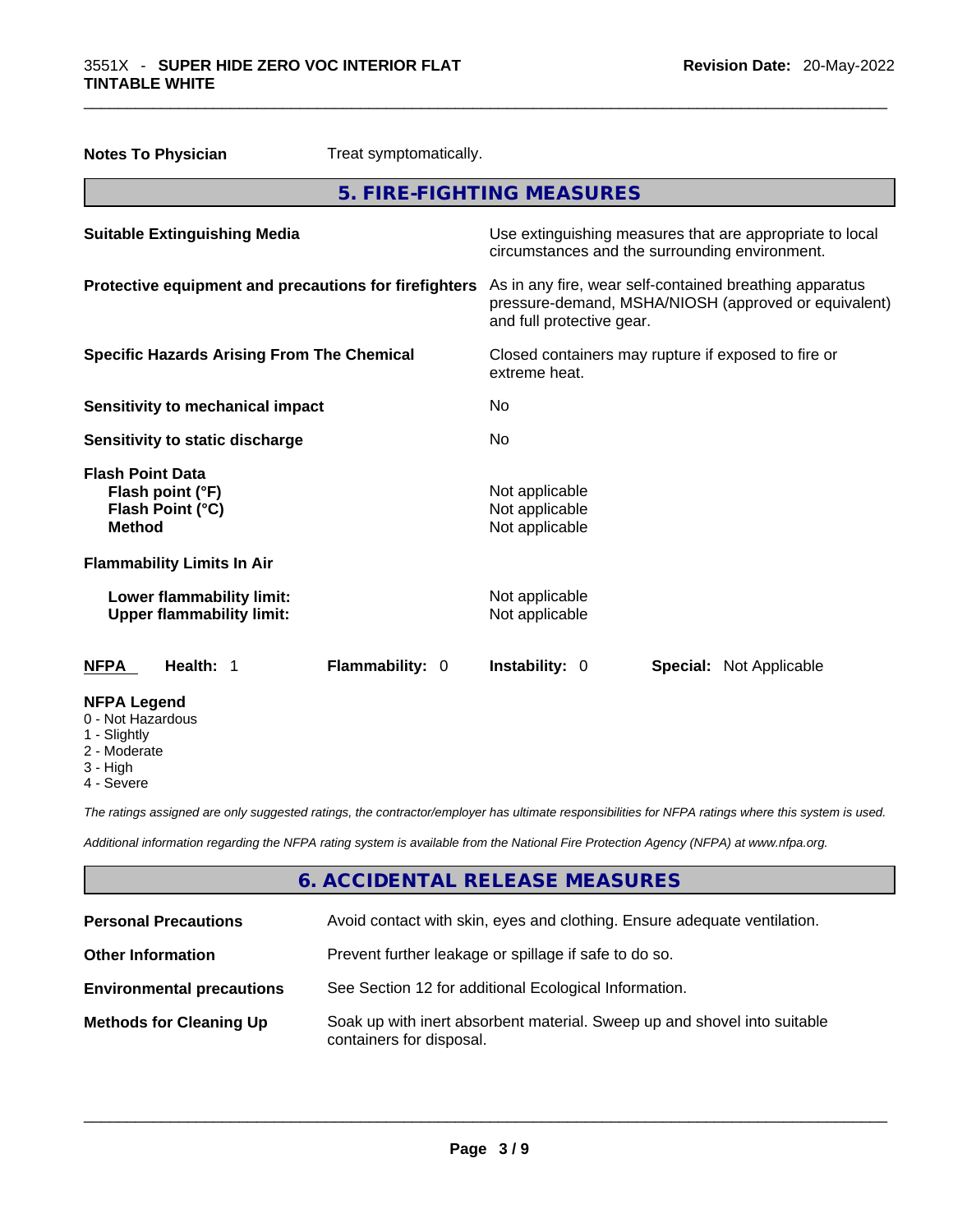|                               | 7. HANDLING AND STORAGE                                                                                                                                                          |
|-------------------------------|----------------------------------------------------------------------------------------------------------------------------------------------------------------------------------|
| <b>Handling</b>               | Avoid contact with skin, eyes and clothing. Avoid breathing vapors, spray mists or<br>sanding dust. In case of insufficient ventilation, wear suitable respiratory<br>equipment. |
| <b>Storage</b>                | Keep container tightly closed. Keep out of the reach of children.                                                                                                                |
| <b>Incompatible Materials</b> | No information available                                                                                                                                                         |

# **8. EXPOSURE CONTROLS/PERSONAL PROTECTION**

#### **Exposure Limits**

| <b>Chemical name</b> | <b>ACGIH TLV</b>                        | <b>OSHA PEL</b>                                        |
|----------------------|-----------------------------------------|--------------------------------------------------------|
| Limestone            | N/E                                     | 15 mg/m <sup>3</sup> - TWA                             |
|                      |                                         | $5 \text{ mg/m}^3$ - TWA                               |
| Titanium dioxide     | TWA: $10 \text{ mg/m}^3$                | $15 \text{ mg/m}^3$ - TWA                              |
| Diatomaceous earth   | N/E                                     |                                                        |
|                      |                                         | 20 mppcf - TWA                                         |
| Silica, crystalline  | TWA: 0.025 mg/m <sup>3</sup> respirable | 50 $\mu$ g/m <sup>3</sup> - TWA Respirable crystalline |
|                      | particulate matter                      | silica 50 $\mu$ g/m <sup>3</sup> - TWA                 |
|                      |                                         |                                                        |

#### **Legend**

ACGIH - American Conference of Governmental Industrial Hygienists Exposure Limits OSHA - Occupational Safety & Health Administration Exposure Limits N/E - Not Established

| <b>Engineering Measures</b>                                                                                                   | Ensure adequate ventilation, especially in confined areas.                                                                                                  |  |
|-------------------------------------------------------------------------------------------------------------------------------|-------------------------------------------------------------------------------------------------------------------------------------------------------------|--|
| <b>Personal Protective Equipment</b><br><b>Eye/Face Protection</b><br><b>Skin Protection</b><br><b>Respiratory Protection</b> | Safety glasses with side-shields.<br>Protective gloves and impervious clothing.<br>In case of insufficient ventilation wear suitable respiratory equipment. |  |
| <b>Hygiene Measures</b>                                                                                                       | Avoid contact with skin, eyes and clothing. Remove and wash contaminated<br>clothing before re-use. Wash thoroughly after handling.                         |  |

# **9. PHYSICAL AND CHEMICAL PROPERTIES**

| Appearance              | liquid                   |  |
|-------------------------|--------------------------|--|
| Odor                    | little or no odor        |  |
| <b>Odor Threshold</b>   | No information available |  |
| Density (Ibs/gal)       | $10.9 - 11.3$            |  |
| <b>Specific Gravity</b> | $1.30 - 1.35$            |  |
| рH                      | No information available |  |
| <b>Viscosity (cps)</b>  | No information available |  |
| Solubility(ies)         | No information available |  |
| <b>Water solubility</b> | No information available |  |
| <b>Evaporation Rate</b> | No information available |  |
| Vapor pressure          | No information available |  |
|                         |                          |  |
|                         |                          |  |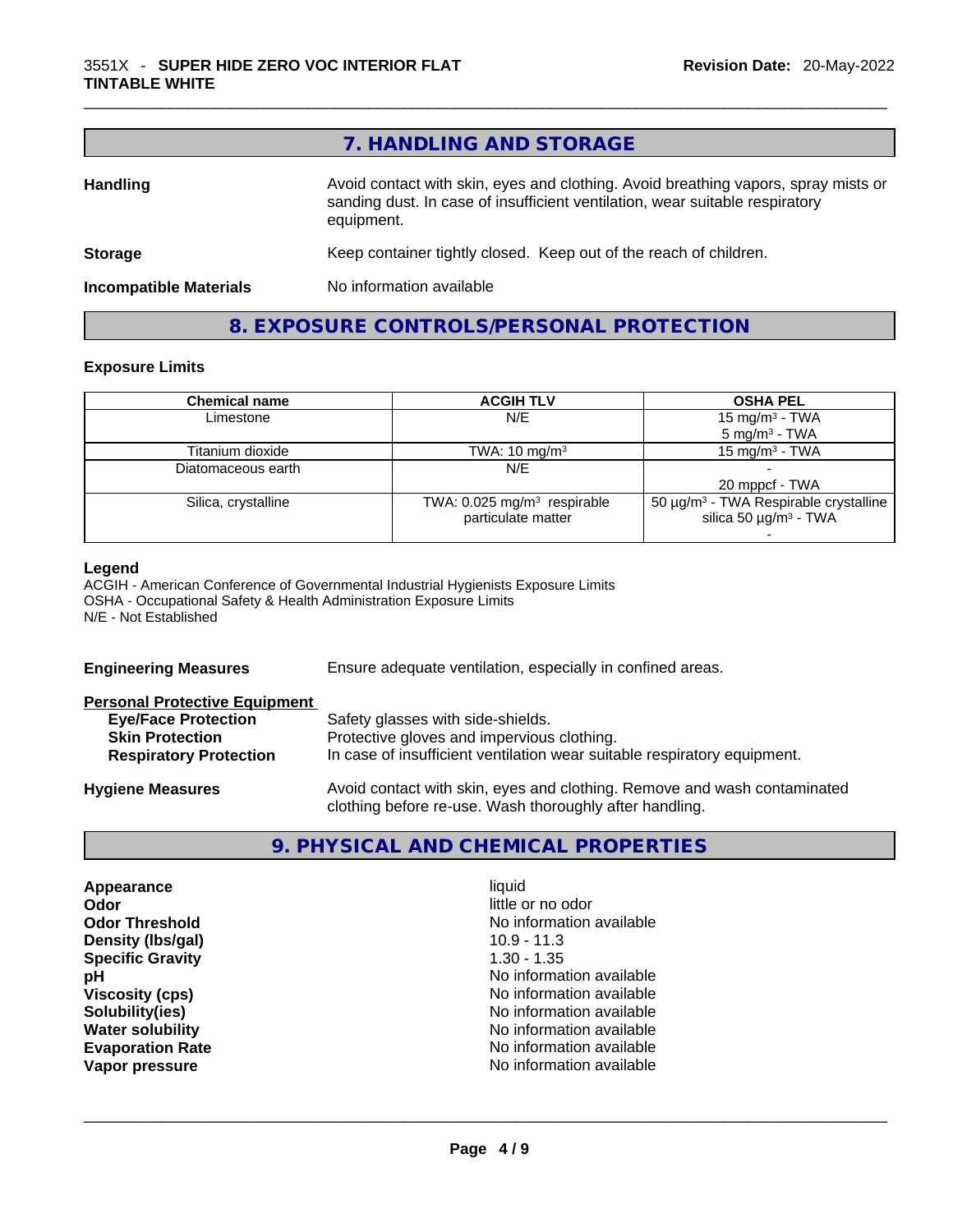| Vapor density<br>Wt. % Solids<br>Vol. % Solids<br>Wt. % Volatiles<br>Vol. % Volatiles<br><b>VOC Regulatory Limit (g/L)</b><br><b>Boiling Point (°F)</b><br><b>Boiling Point (°C)</b><br>Freezing point (°F)<br><b>Freezing Point (°C)</b><br>Flash point (°F)<br>Flash Point (°C)<br><b>Method</b><br>Flammability (solid, gas)<br><b>Upper flammability limit:</b><br>Lower flammability limit:<br><b>Autoignition Temperature (°F)</b><br><b>Autoignition Temperature (°C)</b> | No information available<br>$45 - 55$<br>$25 - 35$<br>$45 - 55$<br>$65 - 75$<br>< 5<br>212<br>100<br>32<br>0<br>Not applicable<br>Not applicable<br>Not applicable<br>Not applicable<br>Not applicable<br>Not applicable<br>No information available<br>No information available<br>No information available |
|----------------------------------------------------------------------------------------------------------------------------------------------------------------------------------------------------------------------------------------------------------------------------------------------------------------------------------------------------------------------------------------------------------------------------------------------------------------------------------|--------------------------------------------------------------------------------------------------------------------------------------------------------------------------------------------------------------------------------------------------------------------------------------------------------------|
| Decomposition Temperature (°F)<br>Decomposition Temperature (°C)<br><b>Partition coefficient</b>                                                                                                                                                                                                                                                                                                                                                                                 | No information available<br>No information available                                                                                                                                                                                                                                                         |
|                                                                                                                                                                                                                                                                                                                                                                                                                                                                                  |                                                                                                                                                                                                                                                                                                              |

# **No information available 45 - 55 Not applicable Not applicable** Not applicable **Flammability (solid, gas)** Not applicable **Not applicable Not applicable No information available No information available No information available No information available No information available**

# **10. STABILITY AND REACTIVITY**

| <b>Reactivity</b>                         | Not Applicable                           |
|-------------------------------------------|------------------------------------------|
| <b>Chemical Stability</b>                 | Stable under normal conditions.          |
| <b>Conditions to avoid</b>                | Prevent from freezing.                   |
| <b>Incompatible Materials</b>             | No materials to be especially mentioned. |
| <b>Hazardous Decomposition Products</b>   | None under normal use.                   |
| <b>Possibility of hazardous reactions</b> | None under normal conditions of use.     |

# **11. TOXICOLOGICAL INFORMATION**

|--|--|

#### **Information on likely routes of exposure**

**Principal Routes of Exposure** Eye contact, skin contact and inhalation.

**Acute Toxicity** 

**Product Information** No information available

#### **Symptoms related to the physical,chemical and toxicological characteristics**

**Symptoms** No information available **Note that the set of the set of the set of the set of the set of the set of the set of the set of the set of the set of the set of the set of the set of the set of the set of the set of**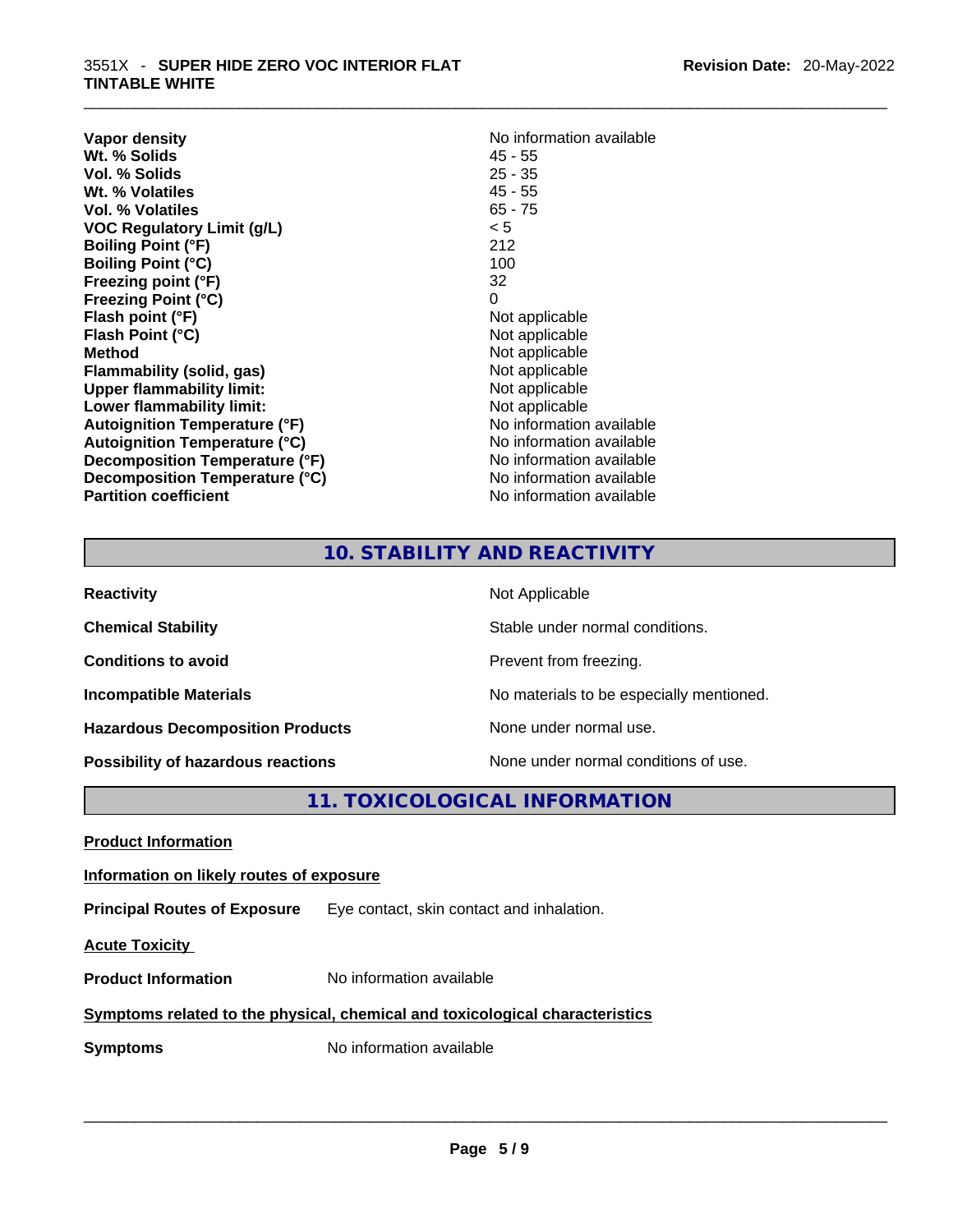#### **Delayed and immediate effects as well as chronic effects from short and long-term exposure**

| Eye contact                     | May cause slight irritation.                                                      |
|---------------------------------|-----------------------------------------------------------------------------------|
| <b>Skin contact</b>             | Substance may cause slight skin irritation. Prolonged or repeated contact may dry |
|                                 | skin and cause irritation.                                                        |
| <b>Inhalation</b>               | May cause irritation of respiratory tract.                                        |
| Ingestion                       | Ingestion may cause gastrointestinal irritation, nausea, vomiting and diarrhea.   |
| <b>Sensitization</b>            | No information available                                                          |
| <b>Neurological Effects</b>     | No information available.                                                         |
| <b>Mutagenic Effects</b>        | No information available.                                                         |
| <b>Reproductive Effects</b>     | No information available.                                                         |
| <b>Developmental Effects</b>    | No information available.                                                         |
| <b>Target organ effects</b>     | No information available.                                                         |
| <b>STOT - single exposure</b>   | No information available.                                                         |
| <b>STOT - repeated exposure</b> | Causes damage to organs through prolonged or repeated exposure if inhaled.        |
| Other adverse effects           | No information available.                                                         |
| <b>Aspiration Hazard</b>        | No information available                                                          |

#### **Numerical measures of toxicity**

#### **The following values are calculated based on chapter 3.1 of the GHS document**

**ATEmix (oral)** 22495 mg/kg

#### **Component Information**

| Chemical name                  | Oral LD50             | Dermal LD50 | Inhalation LC50 |
|--------------------------------|-----------------------|-------------|-----------------|
| Titanium dioxide<br>13463-67-7 | $> 10000$ mg/kg (Rat) |             |                 |
| Kaolin, calcined<br>92704-41-1 | > 2000 mg/kg (Rat)    |             |                 |

#### **Chronic Toxicity**

#### **Carcinogenicity**

*The information below indicates whether each agency has listed any ingredient as a carcinogen:.* 

| <b>Chemical name</b> | <b>IARC</b>          | <b>NTP</b>  | <b>OSHA</b> |
|----------------------|----------------------|-------------|-------------|
|                      | 2B - Possible Human  |             | Listed      |
| l Titanium dioxide   | Carcinogen           |             |             |
|                      | 1 - Human Carcinogen | Known Human | ∟isted      |
| Silica, crystalline  |                      | Carcinogen  |             |

• Crystalline Silica has been determined to be carcinogenic to humans by IARC (1) when in respirable form. Risk of cancer depends on duration and level of inhalation exposure to spray mist or dust from sanding the dried paint.

• Although IARC has classified titanium dioxide as possibly carcinogenic to humans (2B), their summary concludes: "No significant exposure to titanium dioxide is thought to occur during the use of products in which titanium dioxide is bound to other materials, such as paint."

#### **Legend**

IARC - International Agency for Research on Cancer NTP - National Toxicity Program OSHA - Occupational Safety & Health Administration

**12. ECOLOGICAL INFORMATION**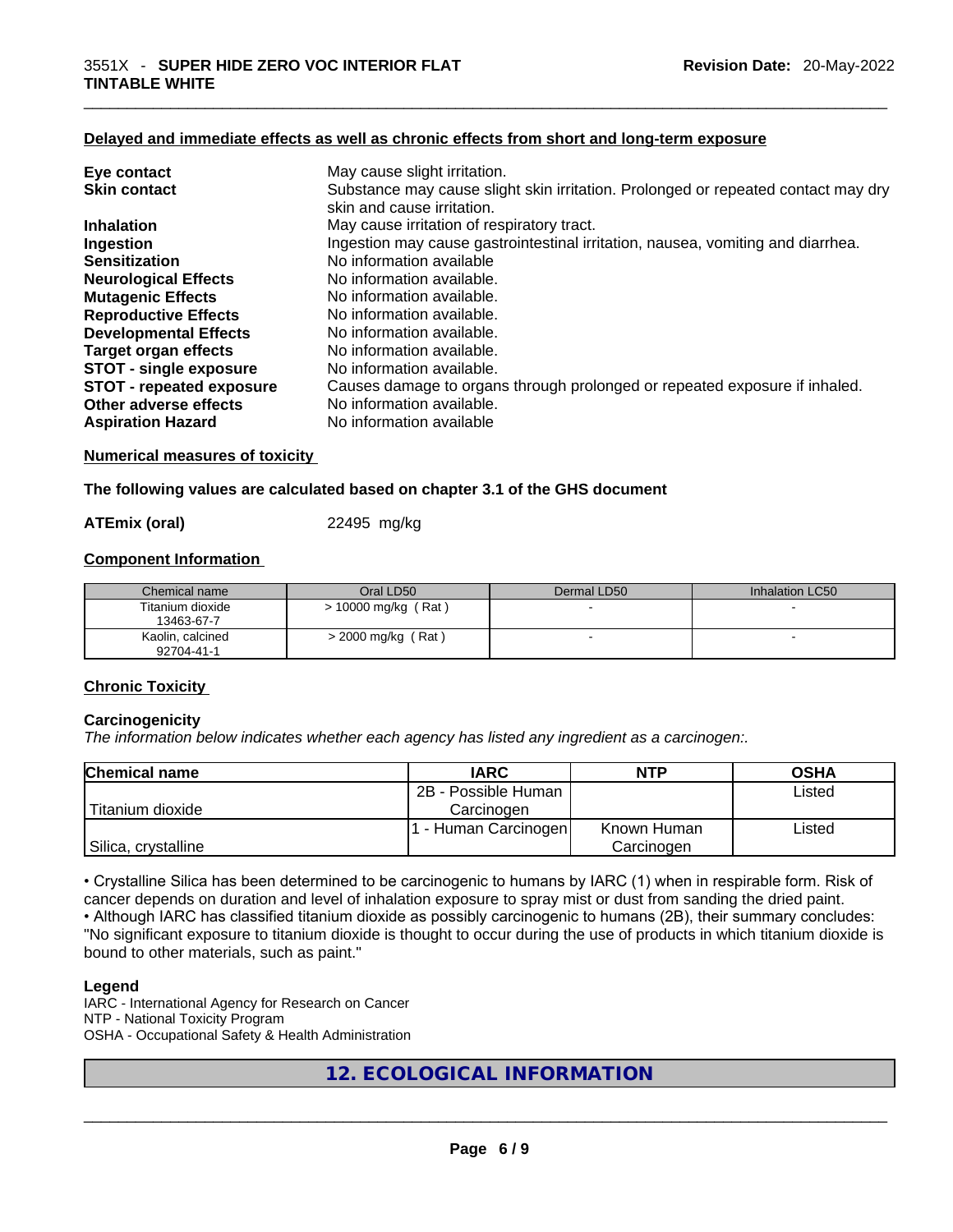#### **Ecotoxicity Effects**

The environmental impact of this product has not been fully investigated.

#### **Product Information**

#### **Acute Toxicity to Fish**

No information available

#### **Acute Toxicity to Aquatic Invertebrates**

No information available

#### **Acute Toxicity to Aquatic Plants**

No information available

#### **Persistence / Degradability**

No information available.

#### **Bioaccumulation**

No information available.

#### **Mobility in Environmental Media**

No information available.

#### **Ozone**

No information available

#### **Component Information**

#### **Acute Toxicity to Fish**

Titanium dioxide  $LC50:$  > 1000 mg/L (Fathead Minnow - 96 hr.)

#### **Acute Toxicity to Aquatic Invertebrates**

No information available

**Acute Toxicity to Aquatic Plants** No information available

|                              | 13. DISPOSAL CONSIDERATIONS                                                                                                                                                                                               |
|------------------------------|---------------------------------------------------------------------------------------------------------------------------------------------------------------------------------------------------------------------------|
| <b>Waste Disposal Method</b> | Dispose of in accordance with federal, state, and local regulations. Local<br>requirements may vary, consult your sanitation department or state-designated<br>environmental protection agency for more disposal options. |
|                              | <b>14. TRANSPORT INFORMATION</b>                                                                                                                                                                                          |
| <b>DOT</b>                   | Not regulated                                                                                                                                                                                                             |
|                              |                                                                                                                                                                                                                           |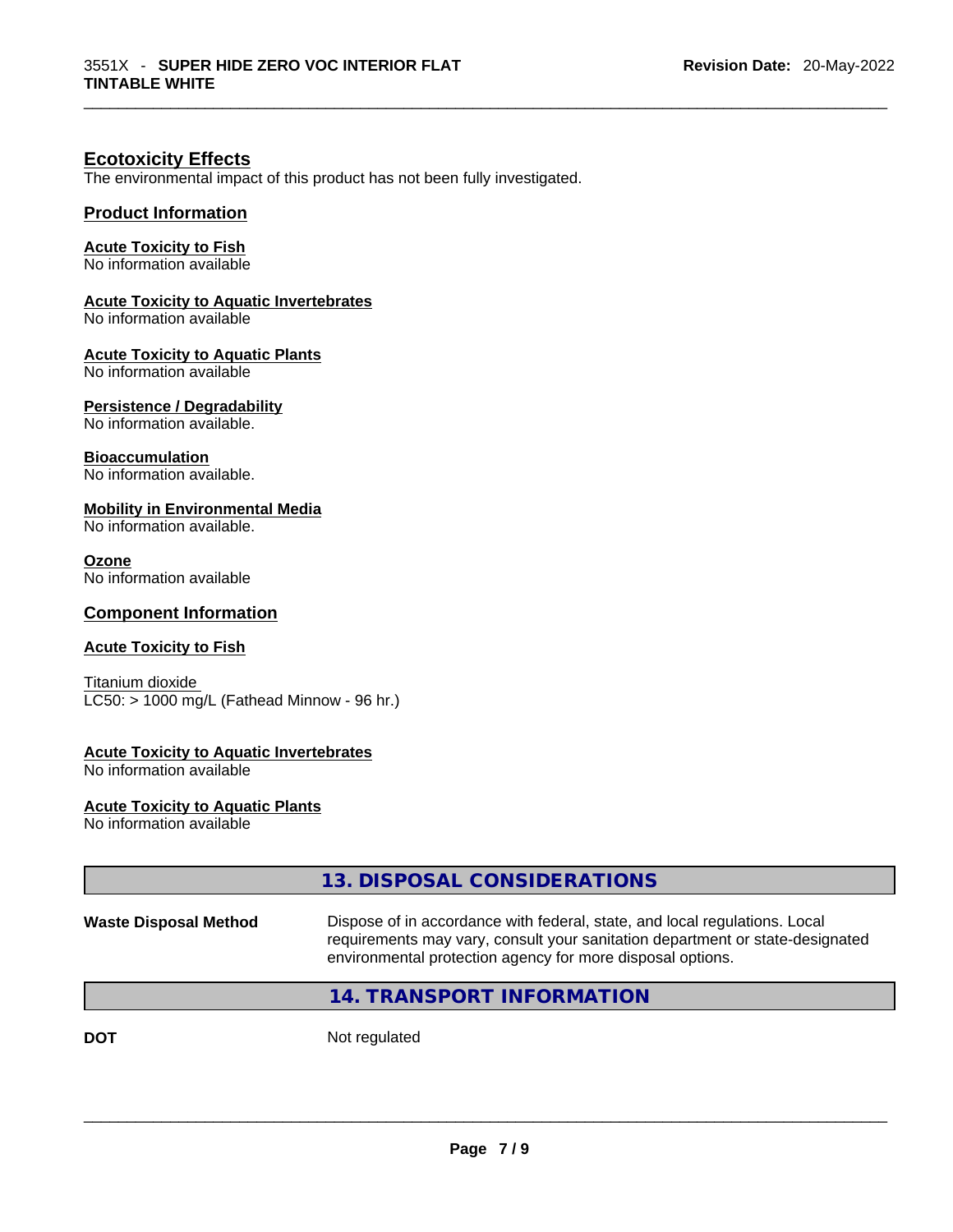| <b>ICAO/IATA</b> | Not regulated |
|------------------|---------------|
|                  |               |

#### **IMDG / IMO** Not regulated

**15. REGULATORY INFORMATION** 

#### **International Inventories**

| <b>TSCA: United States</b> | Yes - All components are listed or exempt. |
|----------------------------|--------------------------------------------|
| <b>DSL: Canada</b>         | No - Not all of the components are listed. |
|                            | One or more component is listed on NDSL.   |

#### **Federal Regulations**

#### **SARA 311/312 hazardous categorization**

| Acute health hazard               | Nο  |
|-----------------------------------|-----|
| Chronic Health Hazard             | Yes |
| Fire hazard                       | Nο  |
| Sudden release of pressure hazard | Nο  |
| Reactive Hazard                   | N٥  |

#### **SARA 313**

Section 313 of Title III of the Superfund Amendments and Reauthorization Act of 1986 (SARA). This product contains a chemical or chemicals which are subject to the reporting requirements of the Act and Title 40 of the Code of Federal Regulations, Part 372:

*None*

**Clean Air Act,Section 112 Hazardous Air Pollutants (HAPs) (see 40 CFR 61)** This product contains the following HAPs:

*None*

#### **US State Regulations**

#### **California Proposition 65**

**WARNING:** This product can expose you to chemicals including Titanium dioxide, which are known to the State of California to cause cancer, and Toluene which are known to the State of California to cause birth defects or other reproductive harm. For more information go to www.P65Warnings.ca.gov

#### **State Right-to-Know**

| <b>Chemical name</b> | <b>Massachusetts</b> | <b>New Jersey</b> | Pennsylvania |
|----------------------|----------------------|-------------------|--------------|
| Limestone            |                      |                   |              |
| Titanium dioxide     |                      |                   |              |
| Diatomaceous earth   |                      |                   |              |